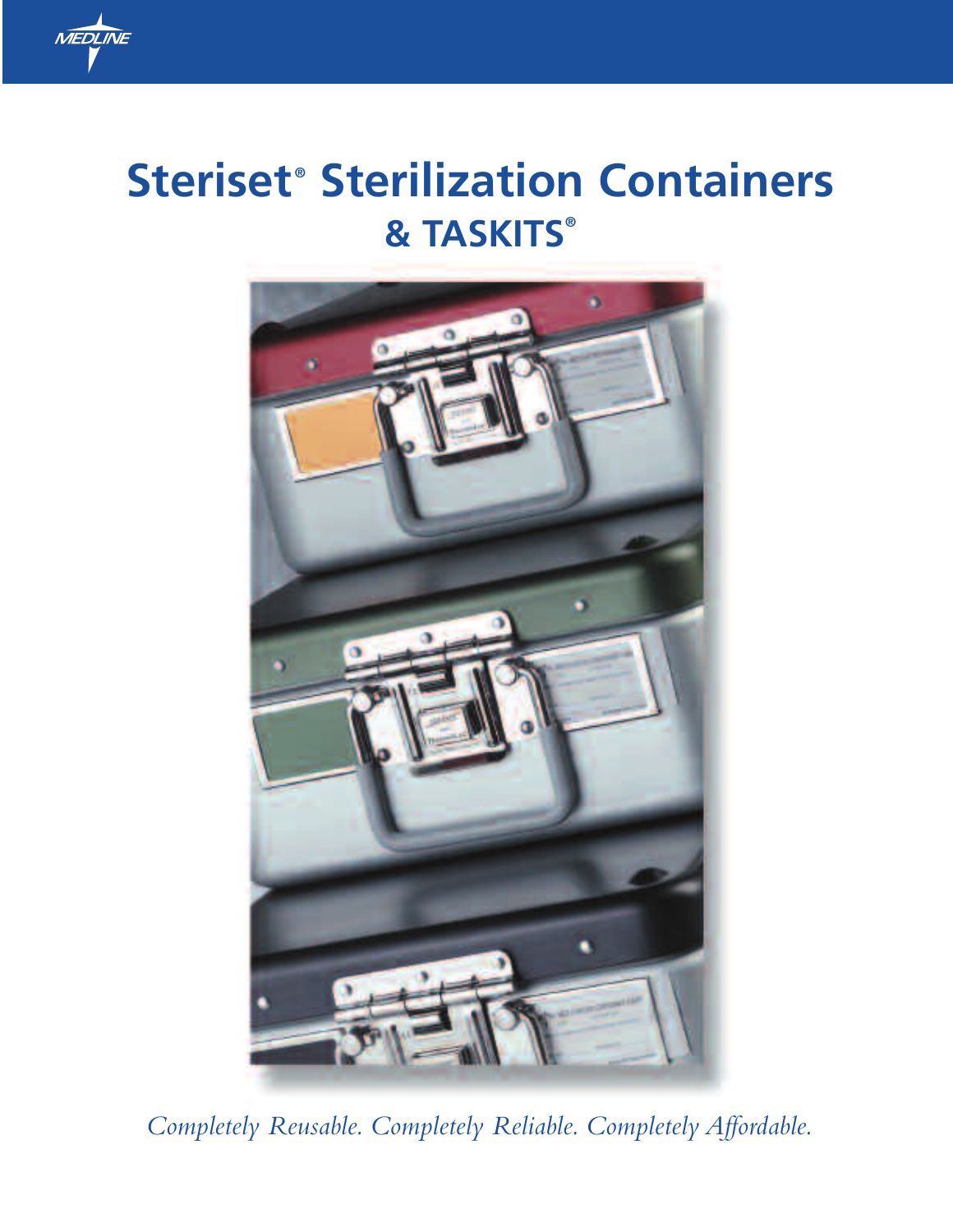

# **Medline's Steriset<sup>®</sup> Containers are the Only Sterilization Containers that are Completely Reusable.**

No matter how you look at it — in terms of hygienic security, ease of use or long-term cost savings —Steriset and TASK-IT containers come out on top.

Developed by German engineers and backed by over 30 years of successful operation, this is the only system available that completely eliminates disposable filters and wraps, guaranteeing superior performance, cost savings and simplified operation.

Steriset containers can handle the majority of your instrument loads, from minor sets through major cases, eliminating punctures, tears and pinholes associated with disposable wrap. Plus, their sturdy, stackable design allows convenient storage of sterile instruments.

TASKIT containers are designed specifically for smaller, more delicate instruments and sets.An assortment of inner trays, silicone mats and other accessories helps you customize your system.

### **1. Double-lid construction helps ensure maximum protection**

The double-lid design is standard on all Steriset containers. The lid protects the inner valve from damage that can occur during transportation. It also offers hygienic security by keeping out dust, excess moisture and other contaminants once the instruments have been sterilized.The double-lid design allows containers to be stacked three-high during sterilization, transport and storage — saving room in and out of the sterilizer.

### **2. The reusable valve: the key to riskfree, maintenance-free sterilization**

The polished stainless steel valve is pressure-activated. It automatically opens during the steam pre-vacuum sterilization cycle, allowing the contents of the container to be sterilized.This feature eliminates the need (and expense) for disposable paper filters required by other container systems.

After sterilization, the valve remains closed, creating an impermeable barrier that keeps the contents sterile until opened in the O.R.



#### **How the Valve Works:**

At normal air pressure, the valve is closed.

During the sterilization cycle,

(A) the valve opens due to the difference in pressure, allowing steam to enter and sterilize the load.

During the vacuum cycle, (B) the valve lifts due to the difference in pressure, allowing air/steam to escape and dry the inside of the container.

When the sterilizer cools and the pressure is equalized, the valve closes again, sealing the container.The aluminum body is not only lightweight, it quickly dissipates heat, cooling the container before transport.

### **3. ThermoLoc®: the intelligent locking system**

ThermoLocs eliminate the need (and cost) for the plastic locks/arrows required on other container systems.ThermoLocs are red bars that are heat-activated to automatically come down during the sterilization cycle and lock the lid latches in place.The container remains sealed until opened in the O.R. Once the red bar is reset, it will not come back down unless the container is sent through the sterilizer again.This ensures that the container has not been opened prior to it arriving in the O.R providing a true tamper-evident seal.



*Before sterilization.*



*After sterilization: the red bar blocks the lid latches from accidentally opening.*

### **4. Condensation drains for heavy loads**

Containers with the optional condensation drain in the bottom are ideal for heavy or massive sets over 18 pounds (e.g., orthopedic or cardiovascular sets), or for facilities with wet steam conditions.The drain is temperature-activated, opening automatically when the sterilizer reaches 260°, allowing any remaining condensate to flow out of the container.Then, when the sterilizer cools to 210°, the drain closes, ensuring a dry, fully-protected instrument load. Containers with drains can accommodate loads of more than 25 pounds. Please consult AAMI or AORN weight recommendations.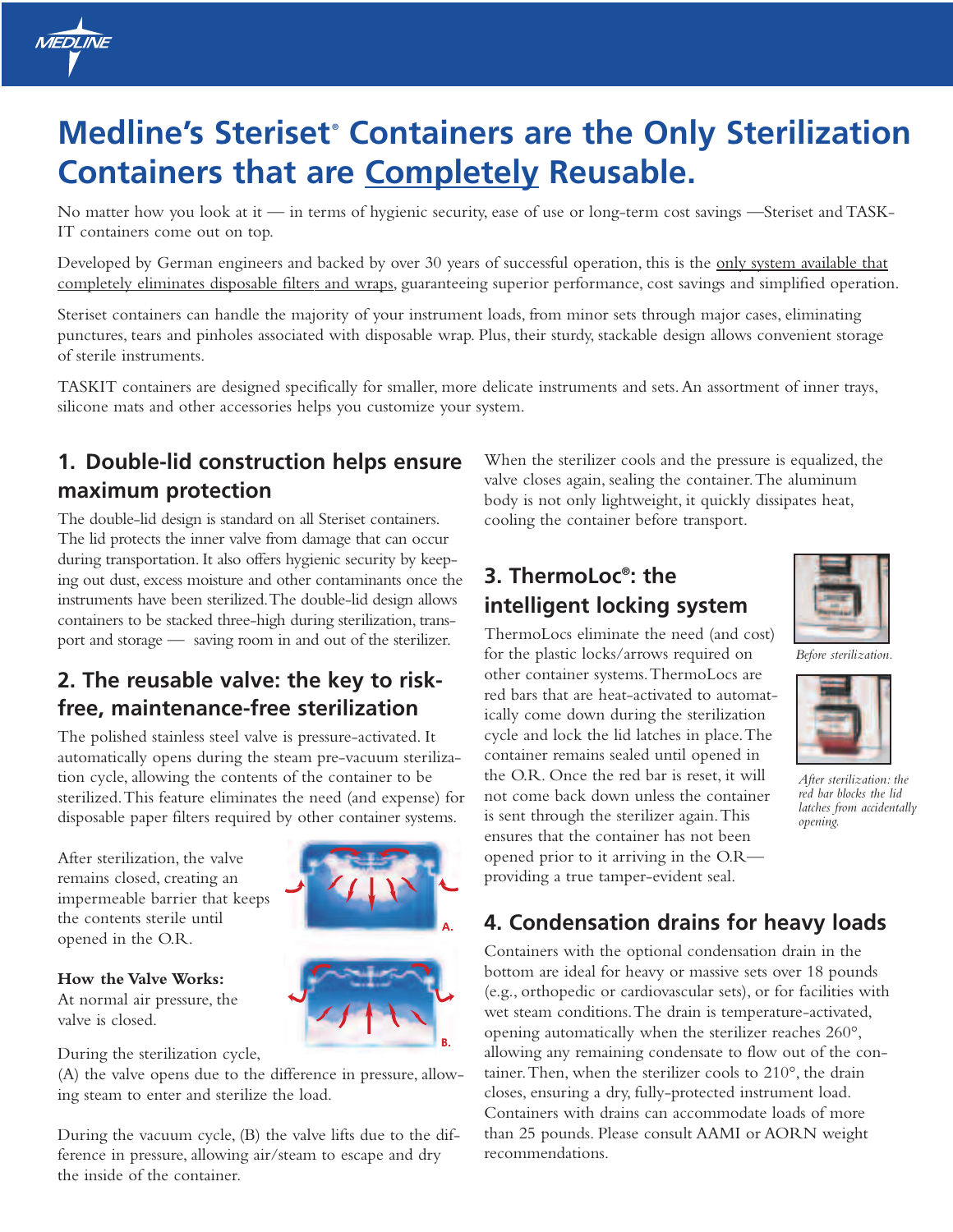### **1. Double Lid**

Solid, double lid ensures maximum protection and complete hygienic security. Also allows safe transportation of soiled instruments after a procedure.

### **2. Reusable Valve**

Patented, automatic valve eliminates the need for disposable filters. It assures reliable, cost-effective maintenance-free sterilization.



### **3. ThermoLoc**

Patented locking system eliminates the need for disposable, tamper-evident locks/arrows.

### **4. Condensate Drain**

Temperature-activated drain removes excess condensation from container.

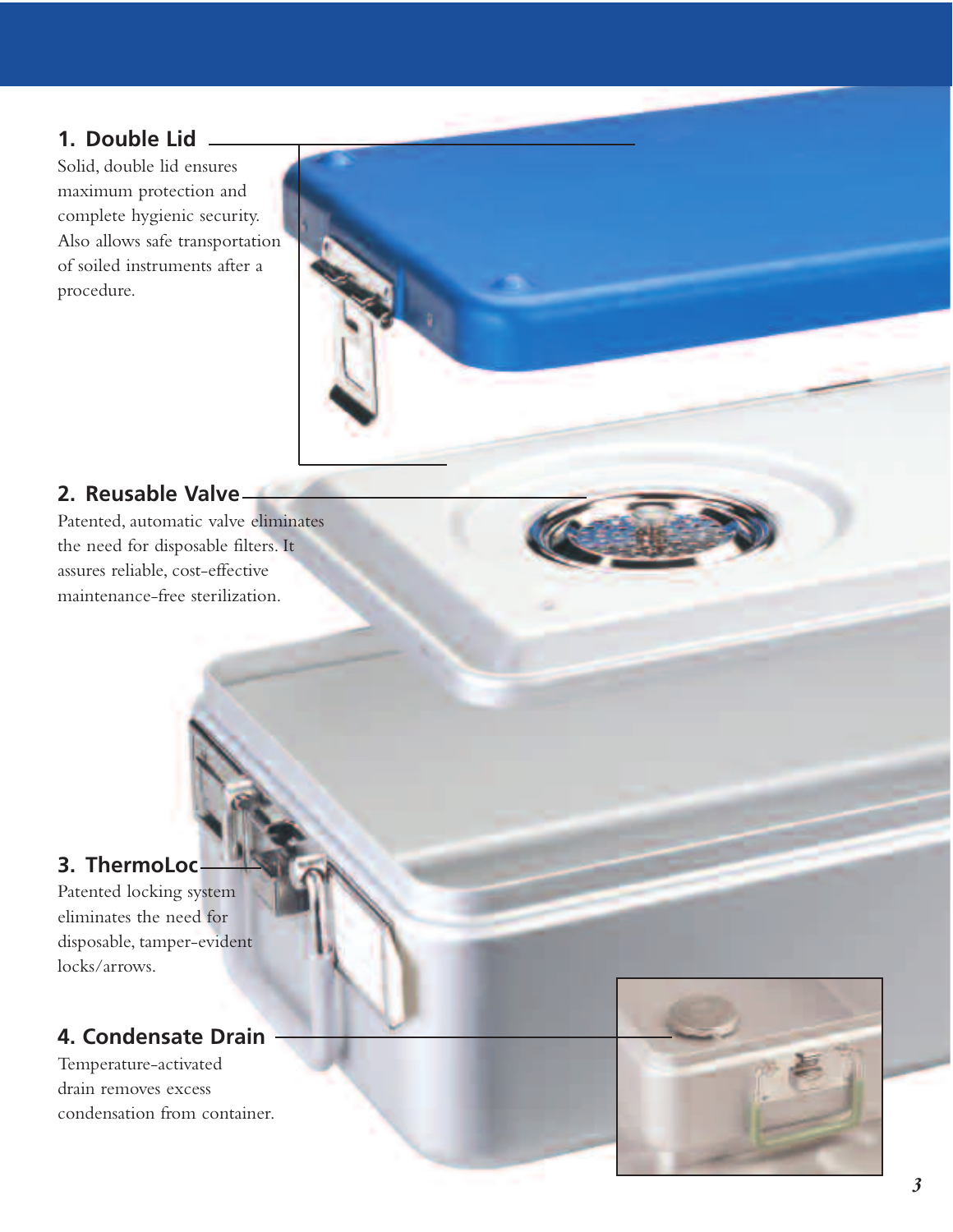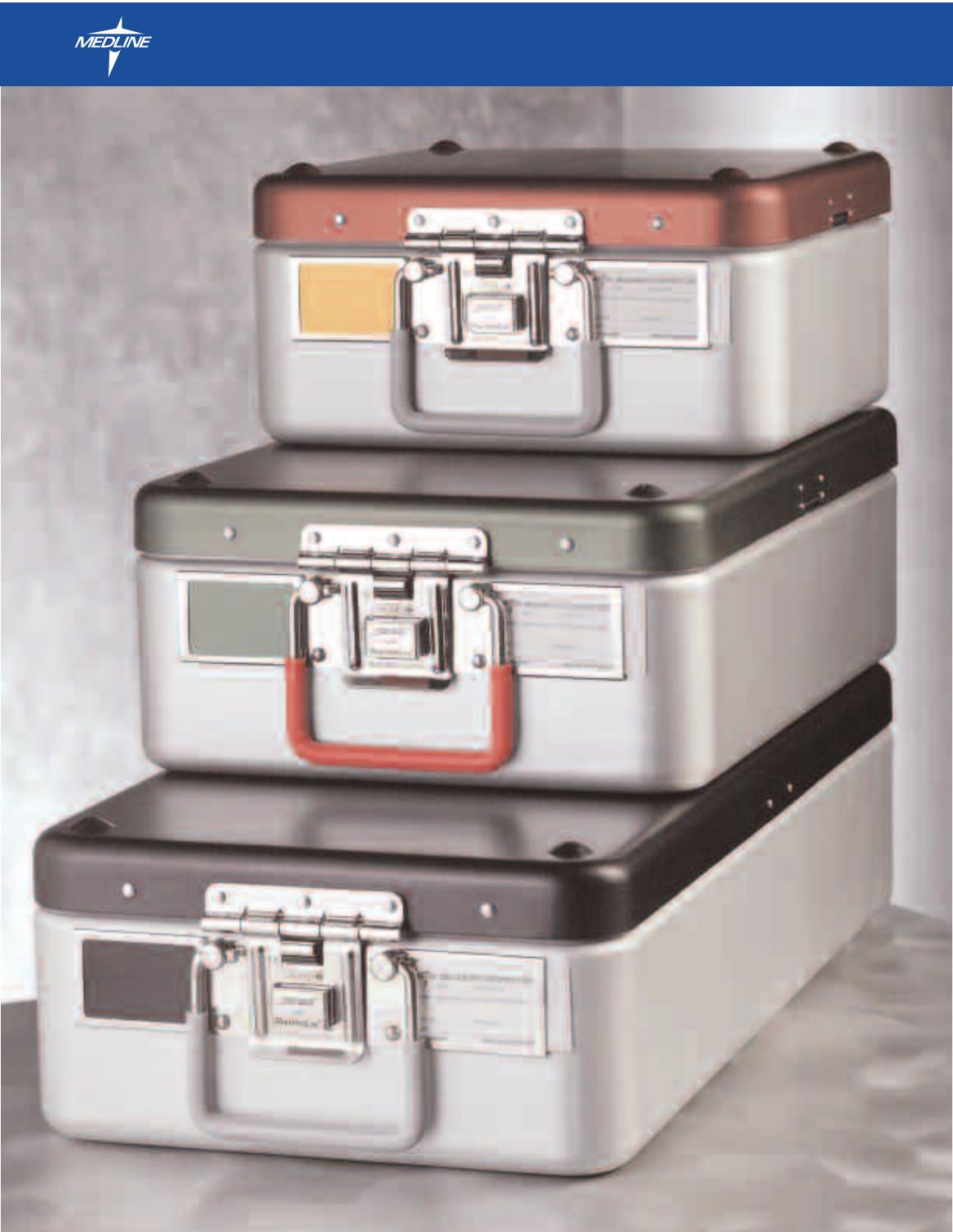# **Steriset® Containers**

### **Full Size**

Designed to handle full instrumentation for major cases. Dimensions below indicate outer length x width x height.

#### *With flat bottom and aluminum lid*

| WAG2V11ASA                 | 24" x $10\frac{3}{4}$ " x $4\frac{1}{2}$ " *         |
|----------------------------|------------------------------------------------------|
| WAG2V13ASA                 | $24'' \times 10^{34''} \times 5^{14''}$              |
| WAG2V15ASA                 | $24'' \times 10^{3}$ $\times 6''$                    |
| WAG2V20ASA                 | $24'' \times 10\frac{3}{4}'' \times 8''$             |
| WAG2V26ASA                 | $24'' \times 10\frac{3}{4}'' \times 10\frac{3}{4}''$ |
| * maximum basket height 3" |                                                      |

#### *With condensate drain and aluminum lid*

WAG2VC11ASA  $4'' \times 4\frac{1}{2}$ <sup>"\*</sup> WAG2VC13ASA  $4'' \times 54''$ WAG2VC17ASA ⁄4" x 63 ⁄4" *\* maximum basket height 3"*

### **Three Quarter-Size**

This size is perfect for the majority of your instrument sets. Dimensions below indicate outer length x width x height.

#### *With flat bottom and aluminum lid*

| WAG3V13ASA | $18" \times 11" \times 5\frac{1}{4}$ |
|------------|--------------------------------------|
| WAG3V15ASA | $18" \times 11" \times 6"$           |

#### *With condensate drain and aluminum lid*

WAG3VC13ASA 18" x 11" x 5<sup>1/4"</sup> WAG3VC17ASA 18" x 11" x 7" *\* maximum basket height 3"*

### **Half Size**

Ideal for smaller loads, such as minor sets, D&Cs, etc. Dimensions below indicate outer length x width x height.

#### *With flat bottom and aluminum lid*

| WAG1V11ASA                 | $12" \times 10^{3/4} \times 4^{1/4}$                 |
|----------------------------|------------------------------------------------------|
| WAG1V13ASA                 | $12'' \times 10^{34''} \times 5^{14''}$              |
| WAG1V15ASA                 | $12'' \times 10\frac{3}{4}'' \times 6''$             |
| WAG1V20ASA                 | $12'' \times 10\frac{3}{4}'' \times 8''$             |
| WAG1V26ASA                 | $12'' \times 10\frac{3}{4}'' \times 10\frac{3}{4}''$ |
| * maximum basket height 3" |                                                      |

#### *With condensate drain and aluminum lid*

WAG1VC11ASA  $12'' \times 10^{34''} \times 4^{14''}$ WAG1VC13ASA  $4'' \times 54''$ WAG1VC17ASA ⁄4" x 63 ⁄4" *\* maximum basket height 3"*

### **Color-Code Your Steriset Containers**

If you wish to, you can order Steriset containers with colored lids or handles instead of the standard gray.This may help you categorize your containers by procedure or operating team.To specify a color other than gray, simply substitute the correct letter in the order number.

*(Note: Stainless steel lids cannot be colored. Color-coding Steriset lids or handles adds 6-8 weeks to delivery.)* 

Example:WAG2VC17ASA (container with standard gray lid and handles)

**To Order Colored Handles:** replace the "S" with: R=Red;Y=Yellow; K=Black; B=Blue;W=White; O=Orange; G=Green; N=Brown.

**To Order a Colored Lid:** replace the "A" with: R=Red;Y=Yellow; K=Black; B=Blue; P=Purple; G=Green; O=Orange; N=Brown.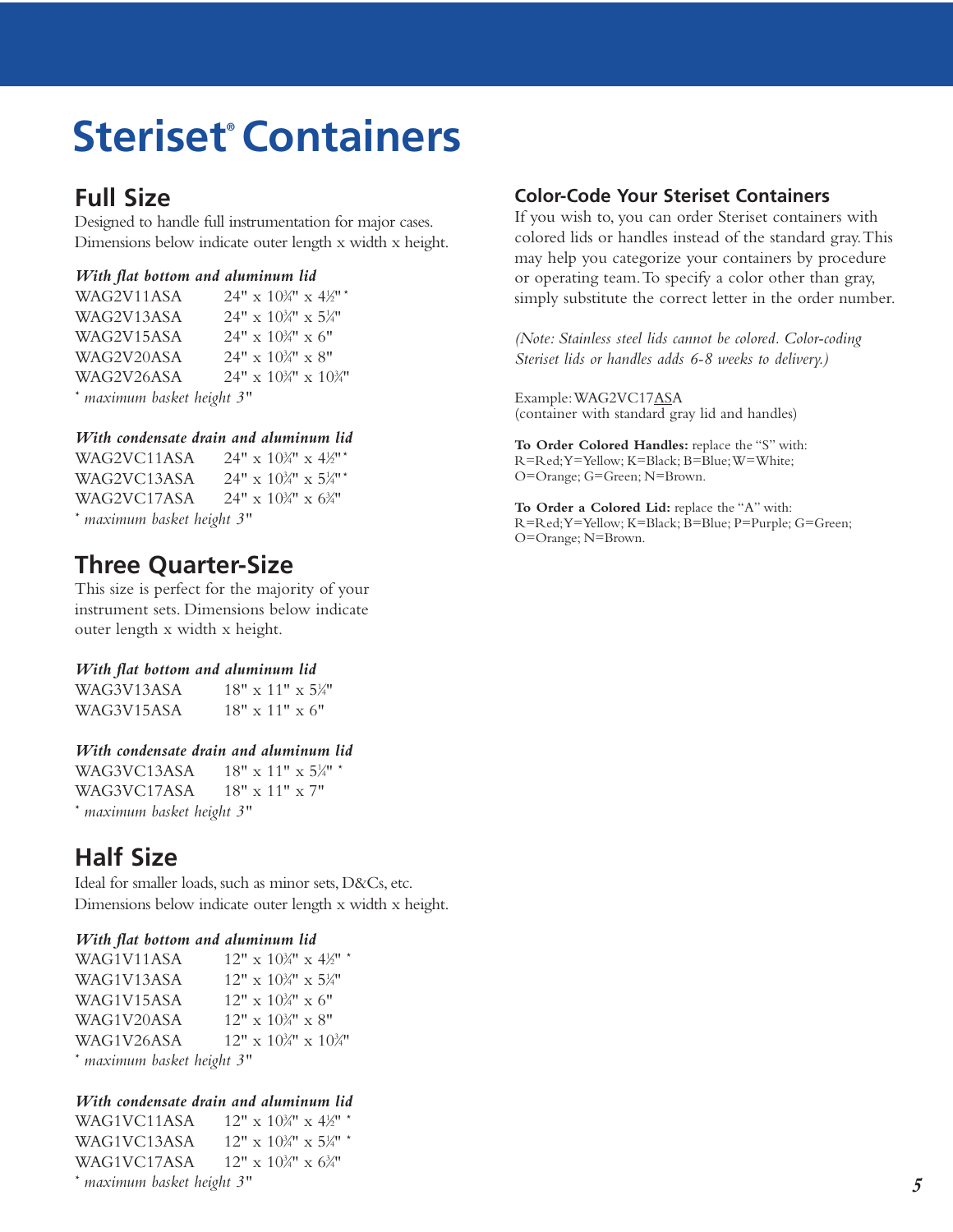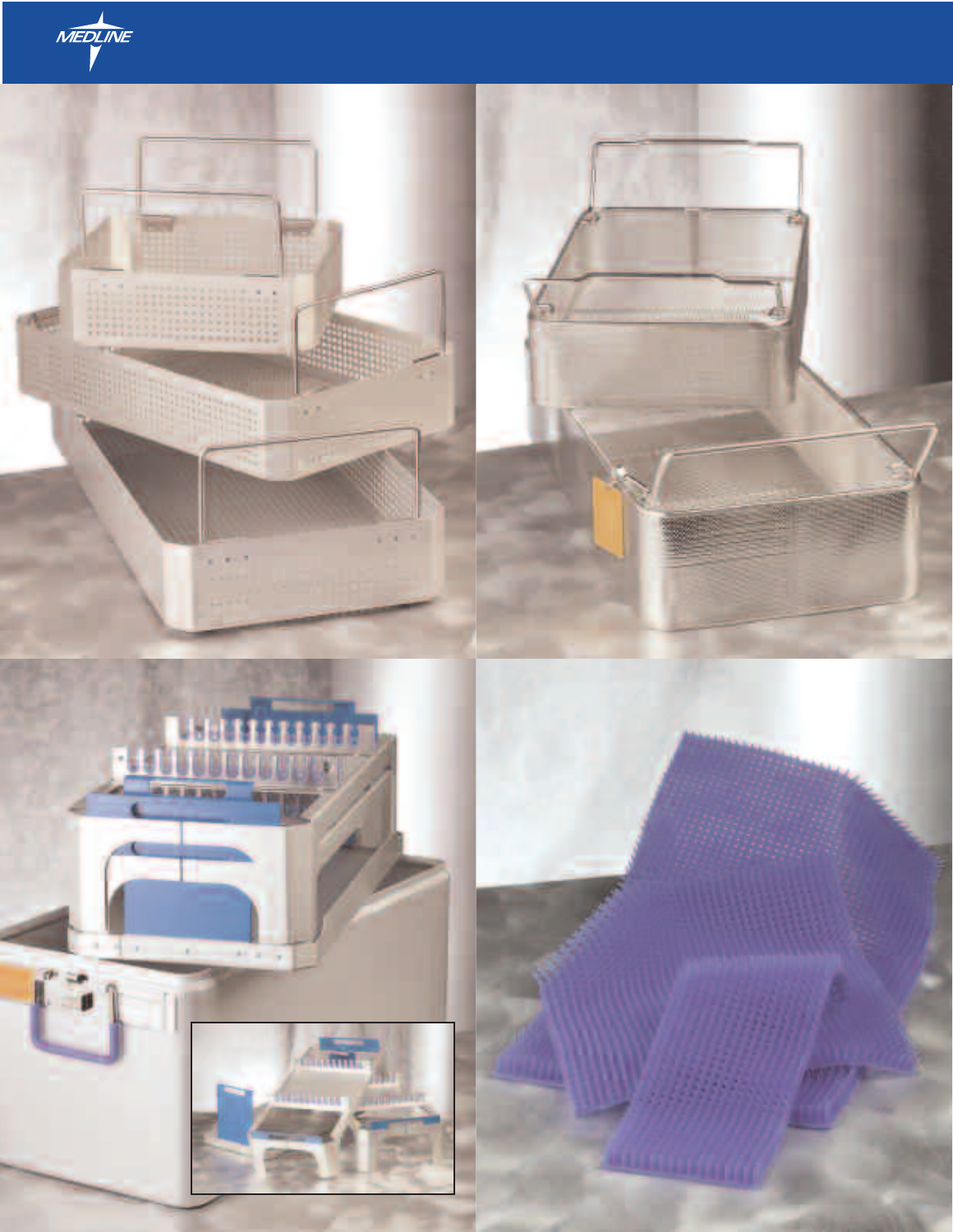# **Inner Trays for Steriset® Containers**

Available in two styles, these trays help organize and protect your instruments during sterilization. Both styles feature a perforated design that prevents delicate instruments from getting caught or poking through. Handles stand above the container (when extended) for the best aseptic presentation and ease of use.

### **Perforated Lightweight Aluminum Trays**

#### *For full-size containers*

| WGN63PA    | $20'' \times 9\frac{1}{8}'' \times 2''$ |
|------------|-----------------------------------------|
| WGN63P80A  | $20'' \times 9\frac{1}{9}$ x 3"         |
| WGN63P100A | $20'' \times 9\frac{1}{9}$ x 4"         |

#### *For three-quarter-size containers*

| WGN43PA    | $15\frac{3}{4}$ " x 9 <sup>1</sup> / <sub>2</sub> " x 2" |
|------------|----------------------------------------------------------|
| WGN43P80A  | $15\frac{3}{4}$ " x 9 <sup>1</sup> / <sub>2</sub> " x 3" |
| WGN43P100A | $15\frac{3}{4}$ " x 9 <sup>1</sup> / <sub>2</sub> " x 4" |

#### *For half-size containers*

| WGN33PA    | $10'' \times 9\frac{1}{8}'' \times 2''$ |
|------------|-----------------------------------------|
| WGN33P80A  | $10'' \times 9\frac{1}{9}'' \times 3''$ |
| WGN33P100A | $10'' \times 9\frac{1}{8}'' \times 4''$ |

### **Laparoscopic Trays for Steriset Containers**

Use these trays separately or together inside full-size Steriset containers.Top and middle trays keep long laparoscopic instruments firmly in place, with room beneath for smaller instruments.

| WGN9402500R | 2-piece set (top and bottom<br>tray); fits in 8"-high full-size |
|-------------|-----------------------------------------------------------------|
|             | Steriset container                                              |
|             | (WAG2V20ASA). Holds 12                                          |
|             | instruments                                                     |
| WGN9402500S | 3-piece set (top, middle and                                    |
|             | bottom tray); fits in 10"-high                                  |
|             | full-size Steriset container                                    |
|             | (WAG2V26ASA). Holds 23                                          |
|             | instruments.)                                                   |
|             |                                                                 |

### **Wire Mesh Stainless Steel Trays**

#### *For half-size containers*

| WGN33P    |  | $10'' \times 9\frac{1}{9}'' \times 2\frac{1}{9}''$ |  |
|-----------|--|----------------------------------------------------|--|
| WGN33P80  |  | $10'' \times 9\frac{1}{9}'' \times 3''$            |  |
| WGN33P100 |  | $10'' \times 9\frac{1}{8}'' \times 4''$            |  |

#### *For three-quarter-size containers*

| WGN43P    | $15\frac{3}{4}$ " x 9 <sup>1</sup> / <sub>2</sub> " x 2 <sup>1</sup> / <sub>2</sub> " |
|-----------|---------------------------------------------------------------------------------------|
| WGN43P80  | $15\%$ " x 9 <sup>1</sup> / <sub>2</sub> " x 3"                                       |
| WGN43P100 | $15\frac{3}{4}$ " x 9 <sup>1</sup> / <sub>2</sub> " x 4"                              |

#### *For full-size containers*

| WGN63P    | $20\frac{1}{2}$ x $9\frac{1}{2}$ x $2\frac{1}{2}$ |  |  |
|-----------|---------------------------------------------------|--|--|
| WGN63P80  | $20\%$ " x 9 <sup>1</sup> / <sub>2</sub> " x 3"   |  |  |
| WGN63P100 | $20\%$ " x 9 <sup>1</sup> / <sub>2</sub> " x 4"   |  |  |

### **Silicone Mats for Steriset Containers**

Cushion and protect delicate surgical instruments with these silicone mats, sized to fit perfectly into Medline containers.

| MDNSNS335 | $8\frac{3}{4}$ " x $8\frac{3}{4}$ " (For half-size containers) |
|-----------|----------------------------------------------------------------|
| MDNSNS435 | $15\frac{1}{2}$ " x $9\frac{1}{2}$ " (For three-quarter-size   |
|           | containers)                                                    |
| MDNSNS635 | $18\frac{1}{2}$ " x $9\frac{1}{2}$ ", 1 piece (For full-size   |
|           | containers)                                                    |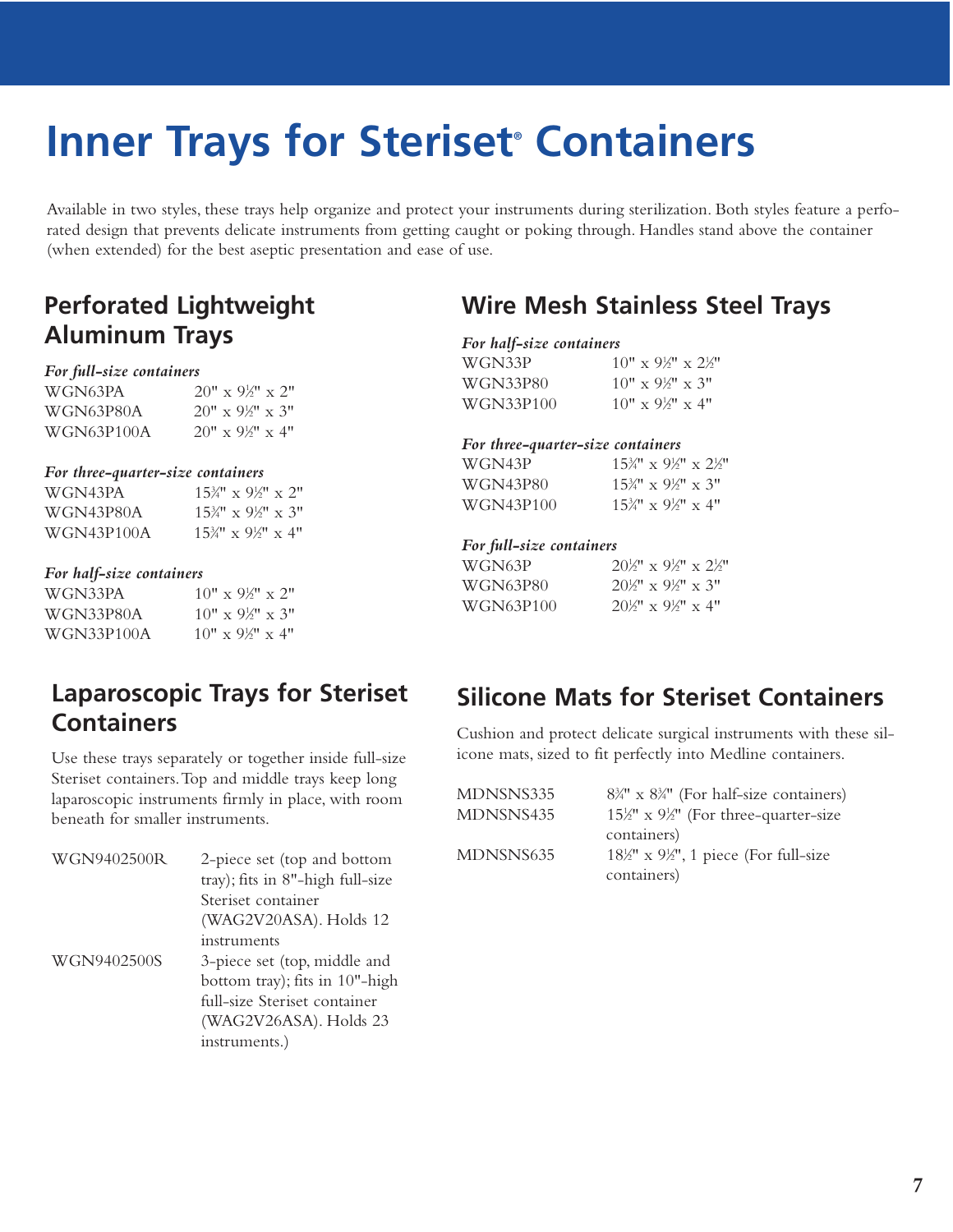

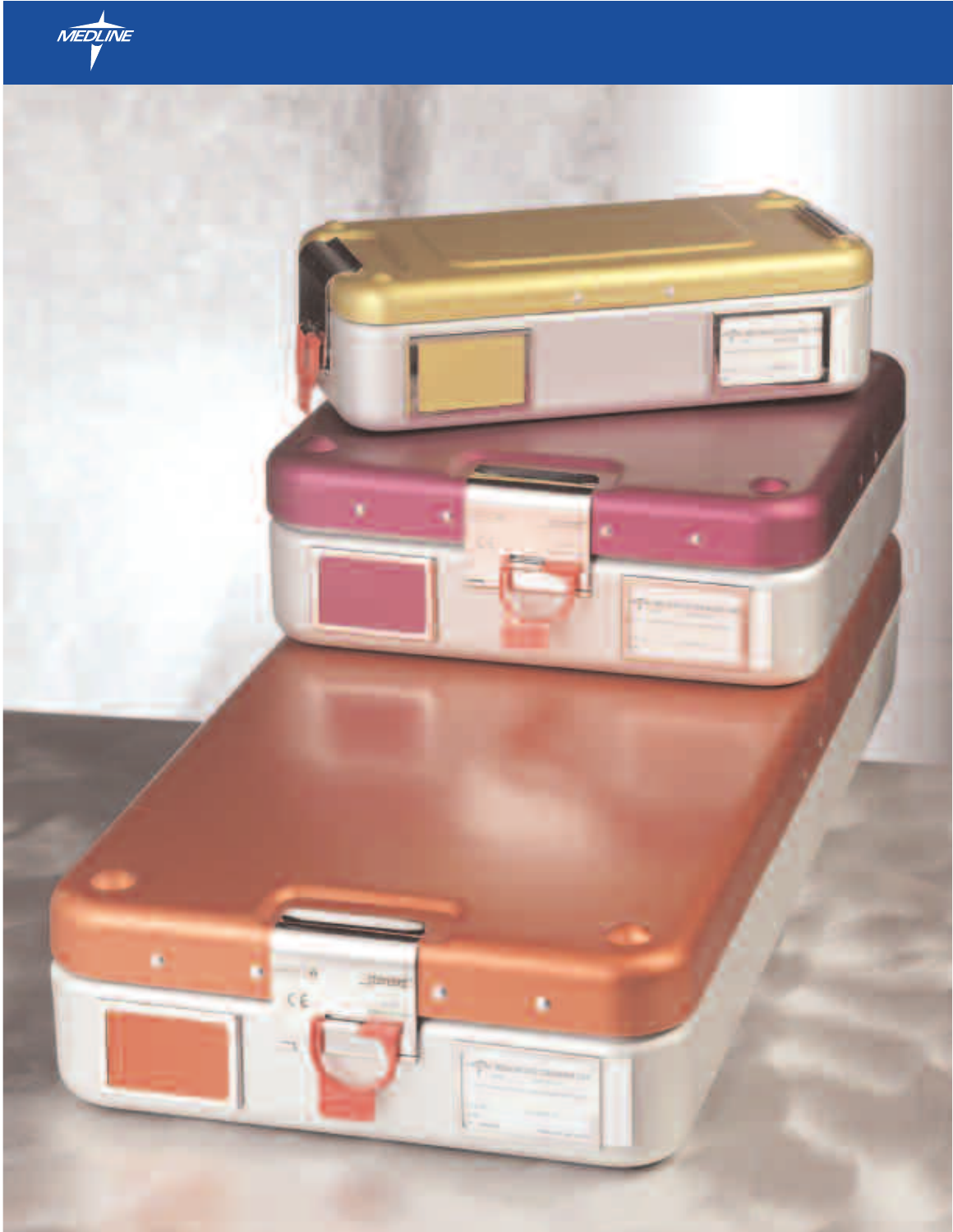# **TASKIT® Containers**

Finally, a container system designed specifically for small, delicate instruments! Our TASKIT containers use the same technology as our larger Steriset containers—adapted for safe, convenient sterilization of small instrument sets.TASKIT containers simplify instrument storage and transport for many departments, including the E.R., Cath Lab and Outpatient Surgery. Dimensions indicate outer length x width x height.

*Because of their small size,TASKIT containers cannot include an automatic locking device (ThermoLoc). Please use our disposable tamper-evident seals for security (see next page).*

## **Mini-Size**

*Ideal for ophthalmic instruments* WAG0K06A ⁄4" x 51 ⁄4" x 3"

## **Maxi-Size**

*Perfect for myringotomy trays*  $WAG1K06A$  $4" \times 10\%" \times 4"$ 

## **Super-Size**

*Ideal for a wide variety of small instruments* WAG2K06A  $23'' \times 10\frac{1}{2}'' \times 4''$ 

## **Silicone Mats for TASKIT Containers**

Cushion and protect delicate surgical instruments with these silicone mats, sized to fit perfectly into Medline containers.

| MDNSNS315 | For mini-size TASKIT  |
|-----------|-----------------------|
| MDNSNS335 | For maxi-size TASKIT  |
| MDNSNS635 | For super-size TASKIT |

### **Inner Trays for TASKIT Containers**

Perforated aluminum trays help to organize and secure instruments inside TASKIT containers.

| WGNSEA315 | For mini-size TASKIT  |
|-----------|-----------------------|
| WGNSEA335 | For maxi-size TASKIT  |
| WGNSEA635 | For super-size TASKIT |



### **Color-Code Your TASKIT Containers**

Custom-colored lids help you group your TASKIT containers by procedure or operating team.To specify a lid color other than the standard gray, simply substitute the correct letter in the order number.

*(Note: Color-coding TASKIT lids adds 6-8 weeks to delivery.)* 

Example: WAG1K06A (container with a standard gray lid)

**To Order a Colored Lid:** replace the "A" with: R=Red;Y=Yellow; K=Black; B=Blue; P=Purple; G=Green; O=Orange; N=Brown.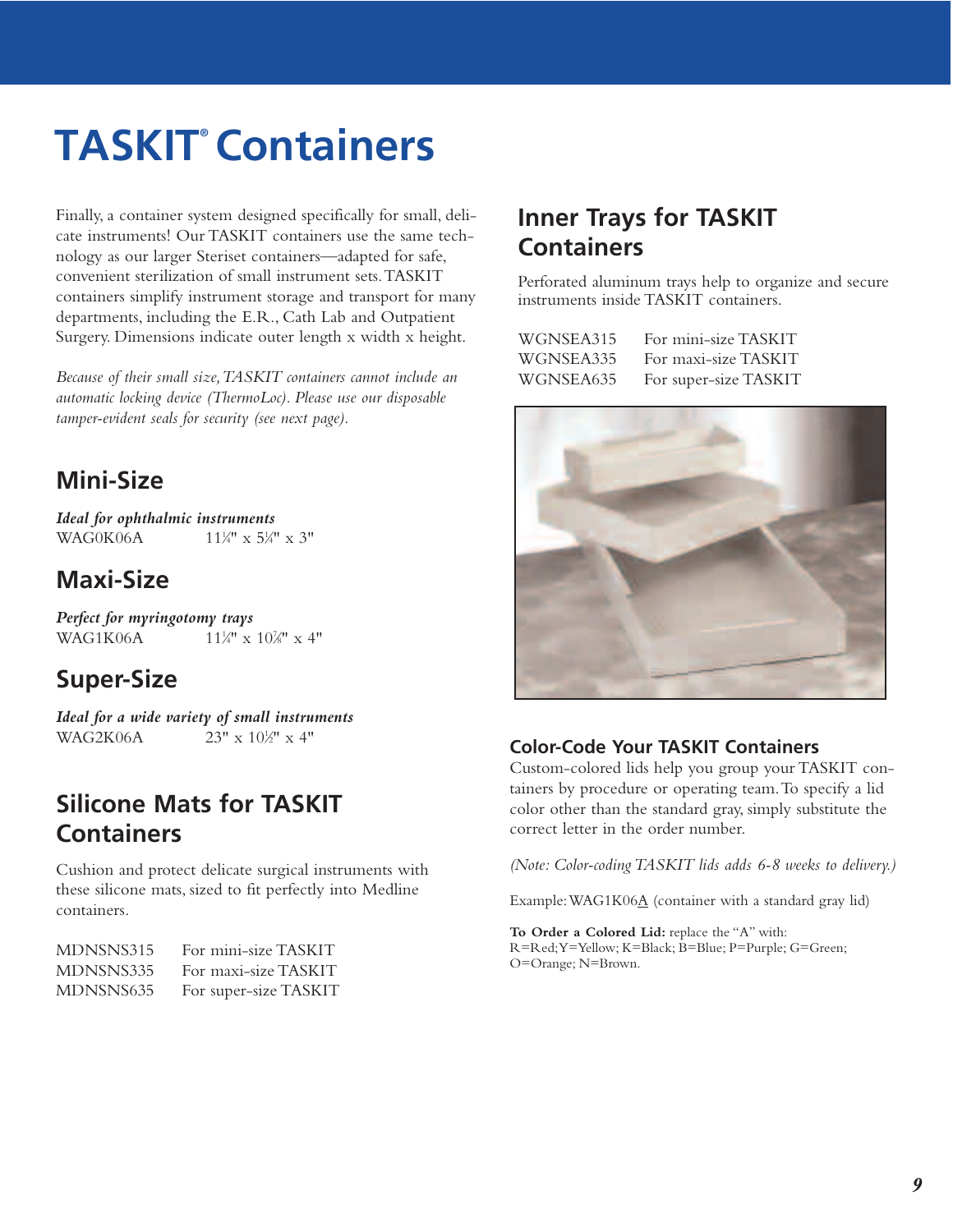**NEDLINE** 



# **Transport Container**

Medline's line of transport containers are perfect for storing and transporting contaminated instruments after the case.

| MDS500200         | With lid, biohazard label, 7" x 11" x 4.5"                   | MDS500203   | With lid, biohazard label, 12" x 23" x 5.5"                  |
|-------------------|--------------------------------------------------------------|-------------|--------------------------------------------------------------|
| MDS500200L        | With lid, biohazard label, latches, 7" x 11" x 4.5"          | MDS500203L  | With lid, biohazard label, latches, 12" x 23" x 5.5"         |
| <b>MDS500200S</b> | With lid, biohazard label, spigot, 7" x 11" x 4.5"           | MDS500203S  | With lid, biohazard label, spigot, 12" x 23" x 5.5"          |
| MDS500200SL       | With lid, biohazard label, latches, spigot, 7" x 11"x 4.5"   | MDS500203SL | With lid, biohazard label, latches, spigot, 12" x 23" x 5.5" |
|                   |                                                              |             |                                                              |
| MDS500201         | With lid, biohazard label, 12" x 12" x 5.5"                  | MDS500204   | With lid, biohazard label, 7" x 27" x 5.5"                   |
| MDS500201L        | With lid, biohazard label, latches, 12" x 12" x 5.5"         | MDS500204L  | With lid, biohazard label, latches, 7" x 27" x 5.5"          |
| MDS500201S        | With lid, biohazard label, spigot, 12" x 12" x 5.5"          | MDS500204S  | With lid, biohazard label, spigot, 7" x 27" x 5.5"           |
| MDS500201SL       | With lid, biohazard label, latches, spigot, 12" x 12" x 5.5" | MDS500204SL | With lid, biohazard label, latches, spigot, 7" x 27" x 5.5"  |
|                   |                                                              |             |                                                              |
| MDS500202         | With lid, biohazard label, 12" x 17" x 5.5"                  | MDS500200B  | Inner Basket For MDS500200 Series Container, 3"              |
| MDS500202L        | With lid, biohazard label, latches, 12" x 17" x 5.5"         | MDS500201B  | Inner Basket For MDS500201 Series Container, 4"              |
| MDS500202S        | With lid, biohazard label, spigot, 12" x 17" x 5.5"          | MDS500202B  | Inner Basket For MDS500202 Series Container, 4"              |
| MDS500202SL       | With lid, biohazard label, latches, spigot, 12" x 17" x 5.5" | MDS500203B  | Inner Basket For MDS500203 Series Container, 4"              |
|                   |                                                              | MDS500204B  | Inner Basket For MDS500204 Series Container, 4"              |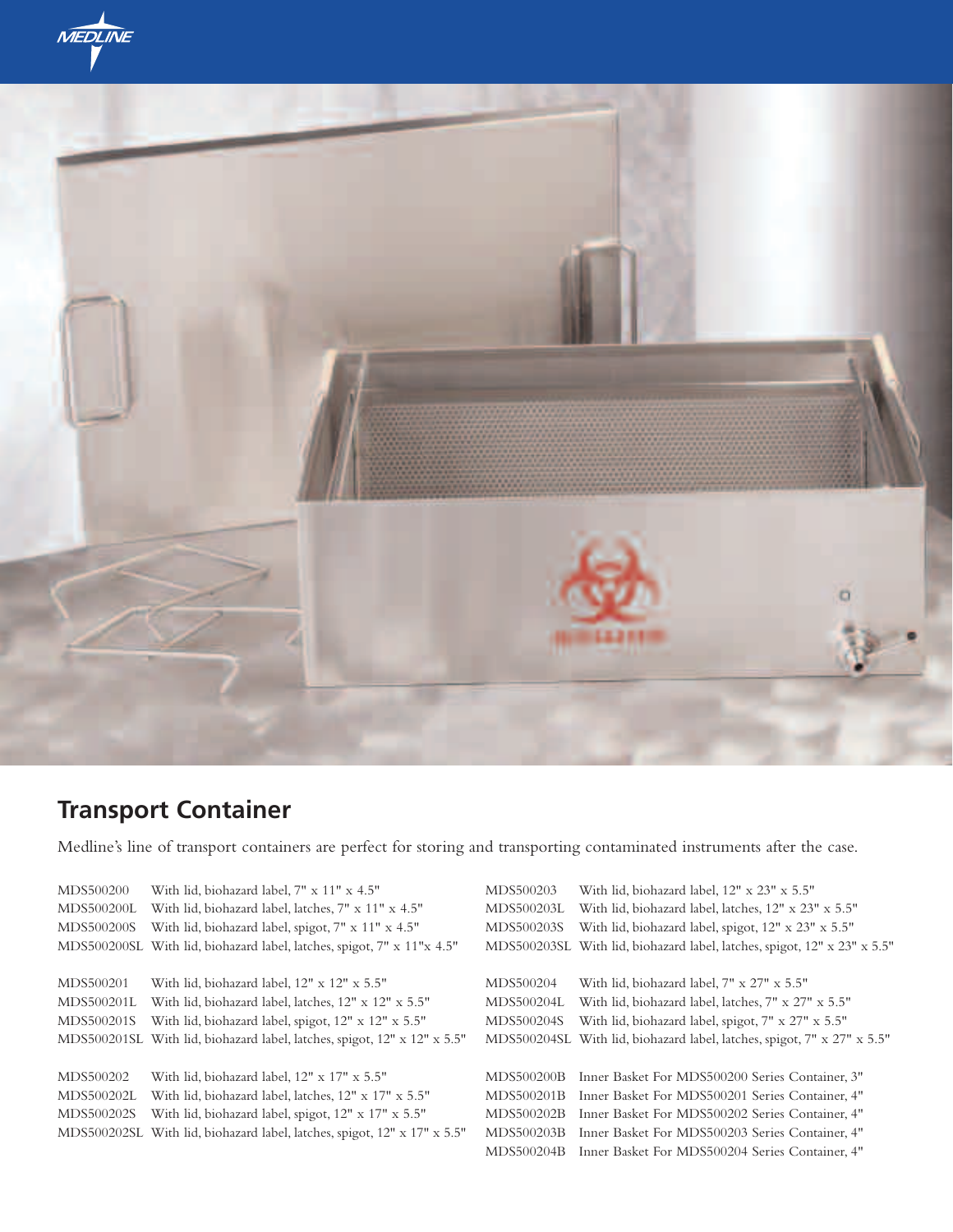

### **Tamper-Evident Seals**

Use with TASKIT containers for assurance that the container has not been opened. Easy-to-use, plastic locks are packaged 1000 per case.

| WGNDPKSIEGB | <b>B</b> lue |
|-------------|--------------|
| WGNDPKSIEGR | Red          |

## **Process Indicator Cards**

Convenient card fits into the slot on the end of Steriset containers. Use to record important information about each instrument load.

WAGIND Process indicator cards, 1000/box



### **ID Labels**

Aluminum ID labels can be custom engraved to help you identify your instrument sets.Available in nine colors to facilitate grouping of containers by procedures, teams, etc.

#### *For Steriset or TASKIT containers*

Slot on container holds one full-height label or two half-height labels.

LRT6020 $\_\star$  Half-height label, 2<sup>3</sup>/<sub>8</sub>" x <sup>3</sup>/<sub>4</sub>" LRT6040 $\_\star$  Full-height label, 2  $\%$ " x 1 $\frac{1}{2}$ 

### *For inner trays*

Labels clip onto trays or handles.

| LRT6020H $\star$ | Half-height label, 2 <sup>3</sup> / <sub>3</sub> " x <sup>3</sup> / <sub>4</sub> "   |
|------------------|--------------------------------------------------------------------------------------|
| LRT6040H $\star$ | Full-height label, 2 <sup>3</sup> / <sub>s</sub> " x 1 <sup>5</sup> / <sub>s</sub> " |

⁄8" \*Insert color code: R=Red; B=Blue; G=Green;A=Gray; Y=Yellow; O=Orange; P=Purple; K=Black; N=Brown. *11*